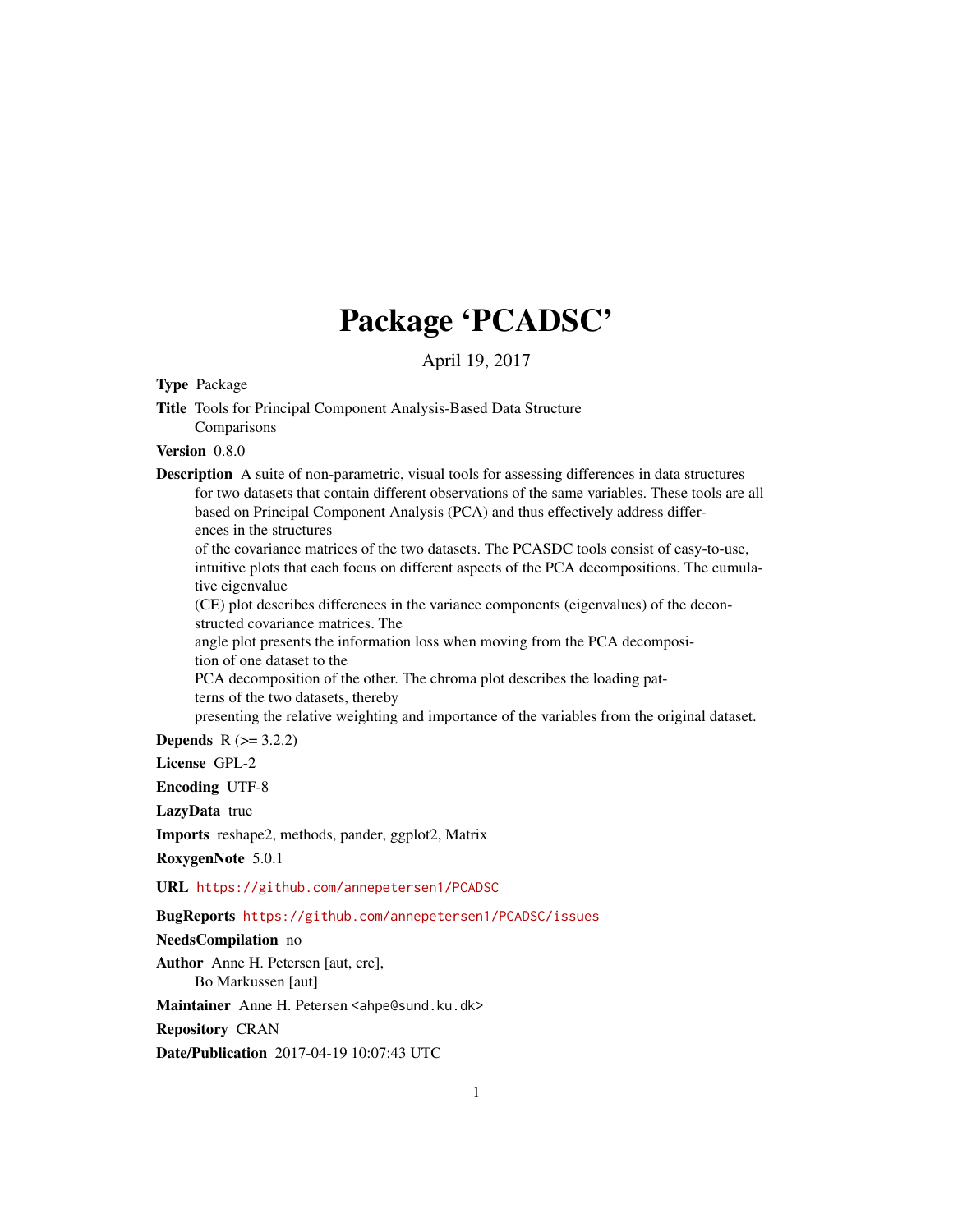### <span id="page-1-0"></span>R topics documented:

| Index |  |  |  |  |  |  |  |  |  |  |  |  |  |  |  |  |  |  |  |  |
|-------|--|--|--|--|--|--|--|--|--|--|--|--|--|--|--|--|--|--|--|--|
|       |  |  |  |  |  |  |  |  |  |  |  |  |  |  |  |  |  |  |  |  |

anglePlot *Angle plot*

#### Description

Produce an angle plot from a full or partial PCADSC object, as obtained from a call to [PCADSC](#page-8-1). In either case, this PCADSC object must have a non-NULL anleInfo slot (see examples). The angle plot compares the eigenvalue- and loading patterns from PCA performed on two datasets that consist of different observations of the same variables.

#### Usage

anglePlot(x)

#### Arguments

x A PCADSC or angleInfo object, as produced by [PCADSC](#page-8-1) or [doAngle](#page-5-1), respectively.

#### See Also

[PCADSC](#page-8-1), [doAngle](#page-5-1)

#### Examples

```
#load iris data
data(iris)
```

```
#Define grouping variable, grouping the observations by whether their species is
#Setosa or not
iris$group <- "setosa"
iris$group[iris$Species != "setosa"] <- "non-setosa"
iris$Species <- NULL
```

```
## Not run:
```

```
#make a full PCADSC object, splitting the data by "group"
irisPCADSC <- PCADSC(iris, "group")
```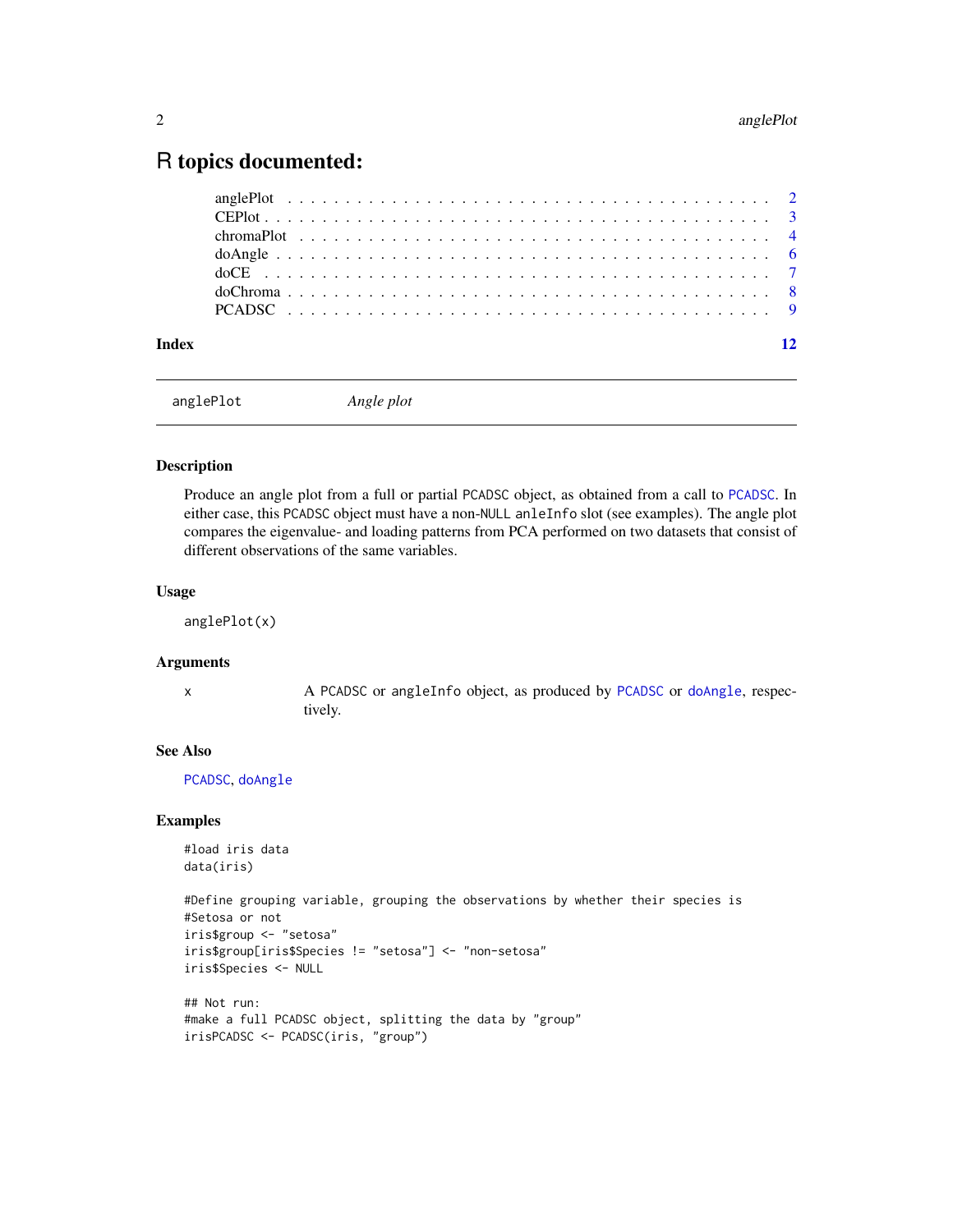#### <span id="page-2-0"></span> $CEPlot$  3

```
#make a partial PCADSC object from iris and fill out angleInfo in the next call
irisPCADSC2 <- PCADSC(iris, "group", doAngle = FALSE)
irisPCADSC2 <- doAngle(irisPCADSC2)
#make an angle plot
anglePlot(irisPCADSC)
anglePlot(irisPCADSC2)
## End(Not run)
#Only do angle information for a faster run-time
irisPCADSC_fast <- PCADSC(iris, "group", doCE = FALSE, doChroma = FALSE)
anglePlot(irisPCADSC_fast)
```
CEPlot *Cumulative eigenvalue plot*

#### Description

Produce a cumulative eigenvalue (CE) plot from a full or partial PCADSC object, as obtained from a call to [PCADSC](#page-8-1). In either case, this PCADSC object must have a non-NULL CEInfo slot (see examples). The CE plot compares the eigenvalues obtained from PCA performed separately and jointly on two datasets that consist of different observations of the same variables.

#### Usage

 $CEPlot(x, nDraw = NULL)$ 

#### Arguments

| X     | x A PCADSC or angle Info object, as produced by PCADSC or doAngle, respec-<br>tively.                         |
|-------|---------------------------------------------------------------------------------------------------------------|
| nDraw | A positive integer. The number of simulated cumulative eigenvalue curves that<br>should be added to the plot. |

#### Details

In the x-coordinates, cumulative differences in eigenvalues are shown, while the y-coordinates are the cumulative sum of the joint eigenvalues. The plot is annotated with Kolmogorov-Smirnov and Cramer-von Mises tests evaluated by permutation tests, testing the null hypothesis of no difference in eigenvalues. The plot also features a number of cumulative simulated cumulative eigenvalue curves as dashed lines. Moreover, a shaded area presents pointwise 95 % confidence bands for the cumulative difference, also obtained using the permutation test.

#### See Also

[PCADSC](#page-8-1), [doCE](#page-6-1)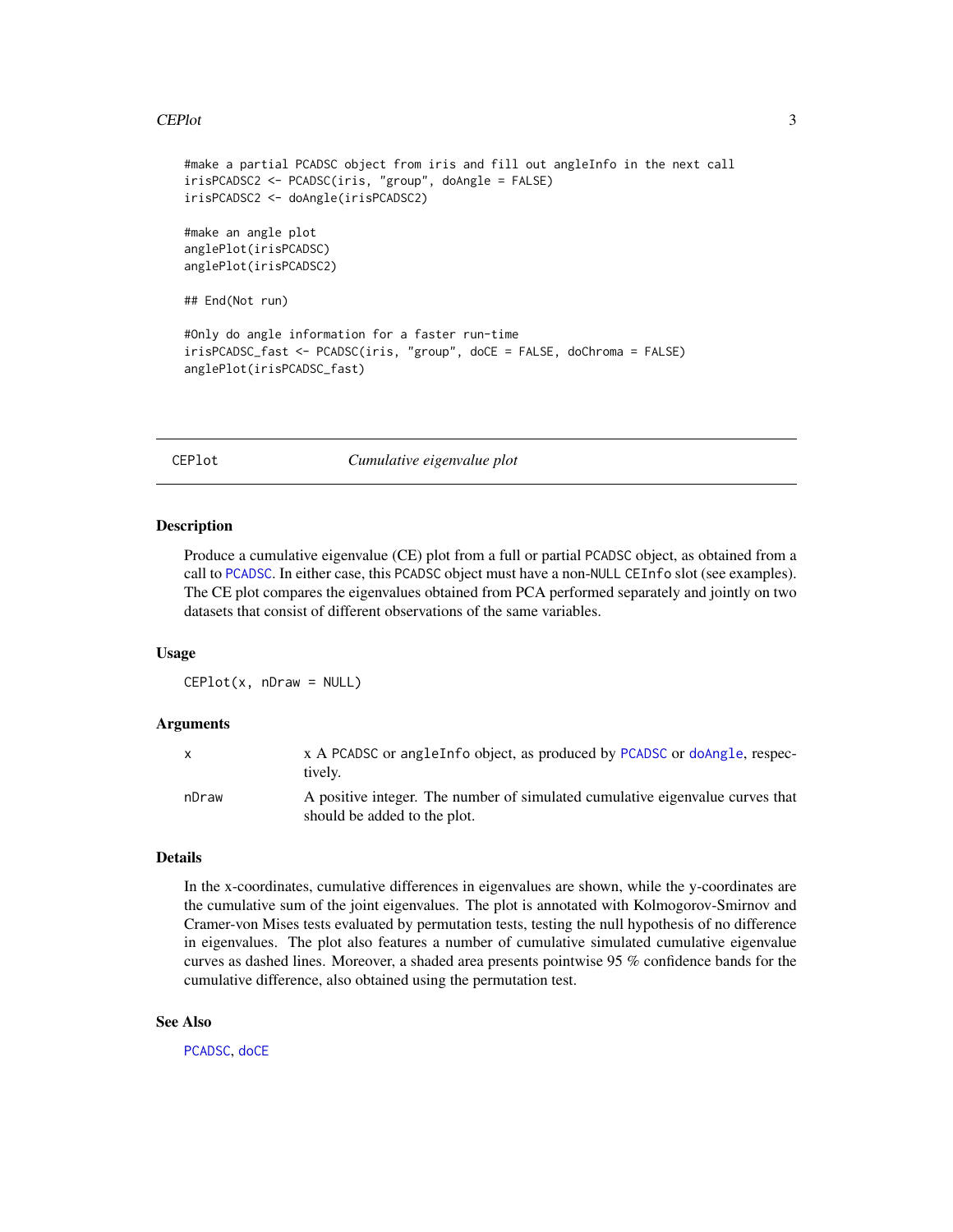#### Examples

```
#load iris data
data(iris)
#Define grouping variable, grouping the observations by whether their species is
#Setosa or not
iris$group <- "setosa"
iris$group[iris$Species != "setosa"] <- "non-setosa"
iris$Species <- NULL
## Not run:
#make a PCADSC object, splitting the data by "group"
irisPCADSC <- PCADSC(iris, "group")
#make a partial PCADSC object from iris and fill out CEInfo in the next call
irisPCADSC2 <- PCADSC(iris, "group", doCE = FALSE)
irisPCADSC2 <- doCE(irisPCADSC2)
#make a CE plot
CEPlot(irisPCADSC)
CEPlot(irisPCADSC2)
## End(Not run)
#Only do CE information and use less resamplings for a faster runtime
irisPCADSC_fast <- PCADSC(iris, "group", doAngle = FALSE, doChroma = FALSE,
 B = 1000CEPlot(irisPCADSC_fast)
```
<span id="page-3-1"></span>chromaPlot *Chroma plot*

#### Description

Produce a chroma plot from a full or partial PCADSC object, as obtained from a call to [PCADSC](#page-8-1). In either case, this PCADSC object must have a non-NULL chromaInfo slot (see examples). The chroma plot compares the loading patterns from PCA conducted on two datasets consisting of different observations of the same variables.

#### Usage

```
chromaPlot(x, varLabels = NULL, cvCO = 1, splitLabels = NULL,
  varAnnotation = "cum", useComps = NULL)
```
#### Arguments

x Either a PCADSC object or a chromaInfo object, as produced by [PCADSC](#page-8-1) and [doChroma](#page-7-1).

<span id="page-3-0"></span>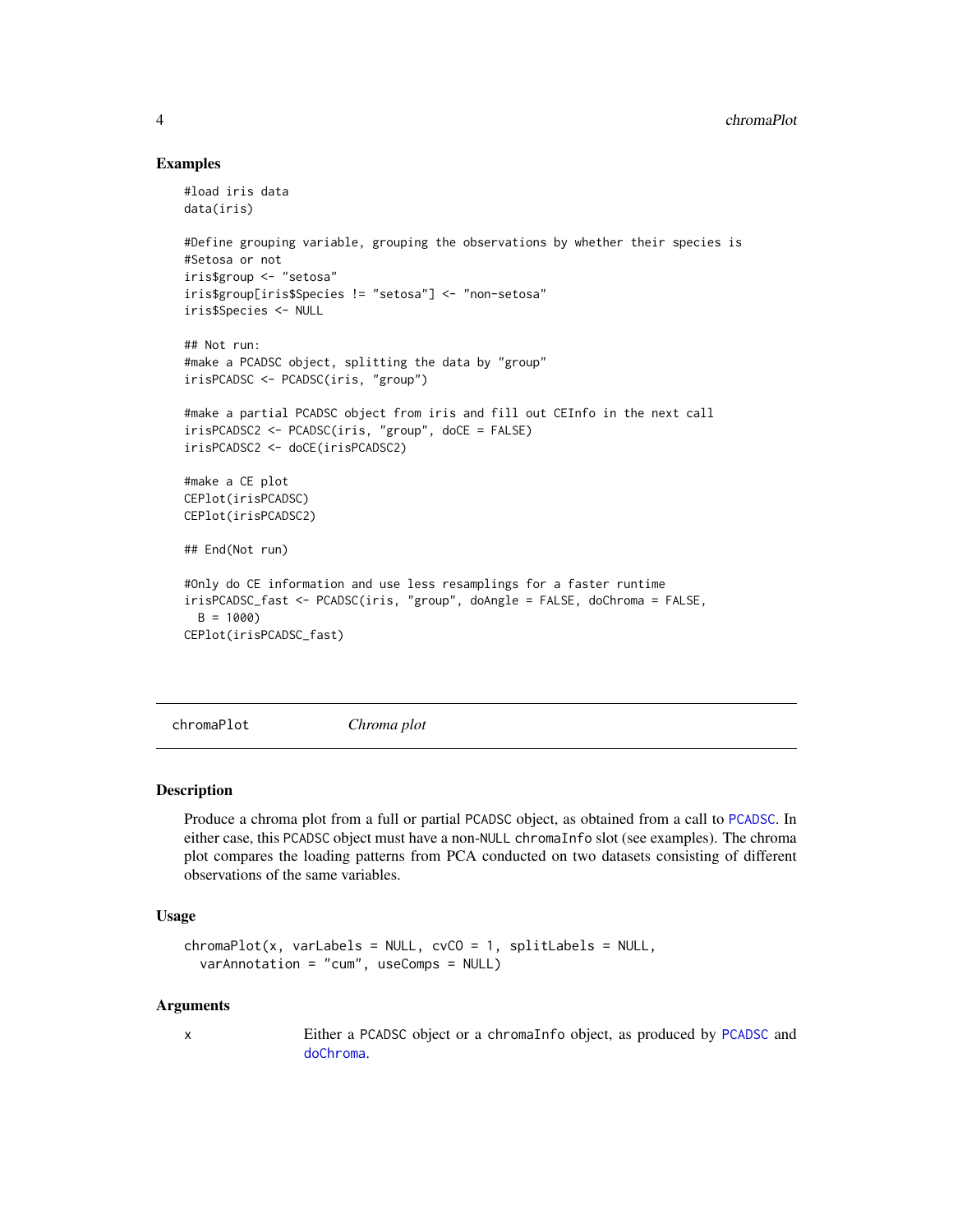<span id="page-4-0"></span>

| varLabels        | A vector of character string labels for the variables used in pcadsc0bj. If non-<br>NULL, these labels appear in the plot instead of the variable names.                                                                                                                                                                                                                                             |
|------------------|------------------------------------------------------------------------------------------------------------------------------------------------------------------------------------------------------------------------------------------------------------------------------------------------------------------------------------------------------------------------------------------------------|
| cy <sub>CO</sub> | A numeric in the interval $[0, 1]$ where the default, 1, corresponds to no cut-off<br>value. If a value smaller than 1, only the first $n$ components are plotted, where $n$<br>is the the lowest possible number, such that the cumulative variance contribution<br>of the first $n$ components exceeds $cvCO$ for both datasets. Note that setting $covCO$<br>will overrule the argument useComps. |
| splitLabels      | Labels for the two categories of the splitting variable used to create the PCADSC<br>object, x, given as a named list (see examples). These labels will appear in the<br>headers of the two PCADSC plots. If NULL (the default), the original levels of<br>the splitting variable are used.                                                                                                          |
| varAnnotation    | If "cum" (the default), cummulated explained variance percentages are anno-<br>tated to the right of the bars for each component. If "raw", the non-cummulated<br>percentages of explained variance are added instead. If NULL, no annotation is<br>added. Note that "cum" is only allowed if useComps is non-NULL.                                                                                  |
| useComps         | A vector of integers with the indexes of the principal component that should be<br>included in the plot.                                                                                                                                                                                                                                                                                             |

#### Details

The plot consists of one display for each of the two datasets. The two displays both consist of a number of vertical bars. Each vertical bar represents a principal component and the width of each colored section (chroma) within the bar corresponds to the normalized PCA loading vector of that component. The bars can be annotated with the (cumulative) variance contributions of the components (see varAnnotation).

#### See Also

[PCADSC](#page-8-1), [doChroma](#page-7-1)

#### Examples

```
#load iris data
data(iris)
```

```
#Define grouping variable, grouping the observations by whether their species is
#Setosa or not
iris$group <- "setosa"
iris$group[iris$Species != "setosa"] <- "non-setosa"
iris$Species <- NULL
```

```
## Not run:
#make a PCADSC object, splitting the data by "group"
irisPCADSC <- PCADSC(iris, "group")
```

```
#make a partial PCADSC object from iris and fill out chromaInfo in the next call
irisPCADSC2 <- PCADSC(iris, "group", doChroma = FALSE)
irisPCADSC2 <- doChroma(irisPCADSC2)
```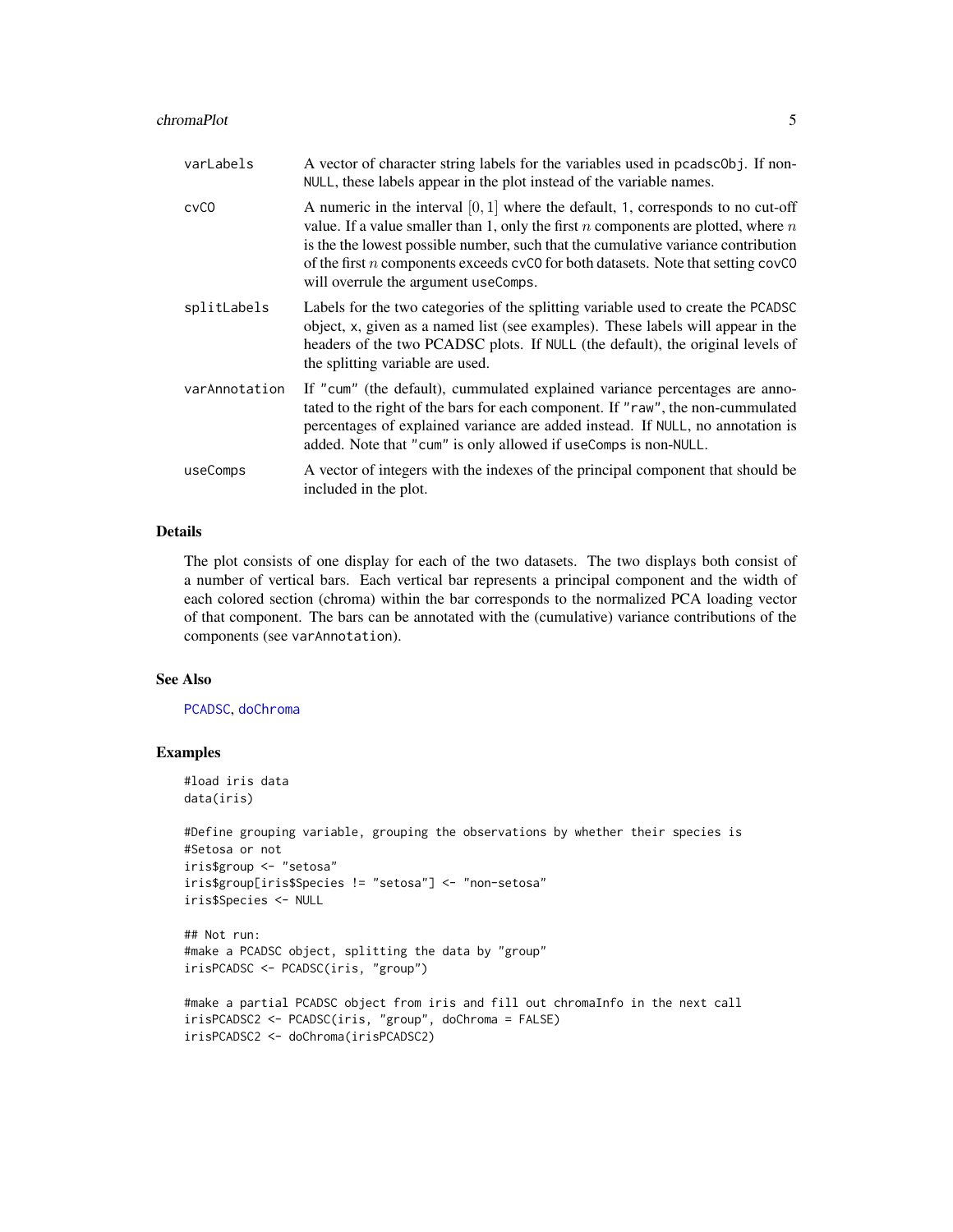```
#make a chroma plot
chromaPlot(irisPCADSC)
chromaPlot(irisPCADSC)
#Change the labels of the splitting variable
chromaPlot(irisPCADSC, splitLabels = list("non-setosa" = "Not Setosa",
    "setosa" = "Setosa"))
#Only plot components 1 and 4 and remove annotated variances
chromaPlot(irisPCADSC, useComps = c(1,4), varAnnotation = "no")
#Only plot the first components responsible for explaining 80 percent variance
chromaPlot(irisPCADSC, cvCO = 0.8)
#Change variable labels
chromaPlot(irisPCADSC, varLabels = c("Sepal length", "Sepal width", "Petal length",
   "Petal width"))
## End(Not run)
#Only do chroma information in order to get a faster runtime:
irisPCADSC_fast <- PCADSC(iris, "group", doCE = FALSE,
 doAngle = FALSE)
chromaPlot(irisPCADSC_fast)
```
<span id="page-5-1"></span>doAngle *Compute angle information*

#### Description

Computes the information that is needed in order to make an [anglePlot](#page-1-1) from a PCADSC or pcaRes object. Typically, this function is called on a partial PCADSC object in order to add angleInfo (see examples).

#### Usage

doAngle(x)

#### Arguments

x Either a PCADSC or a pcaRes object.

#### See Also

[anglePlot](#page-1-1), [PCADSC](#page-8-1)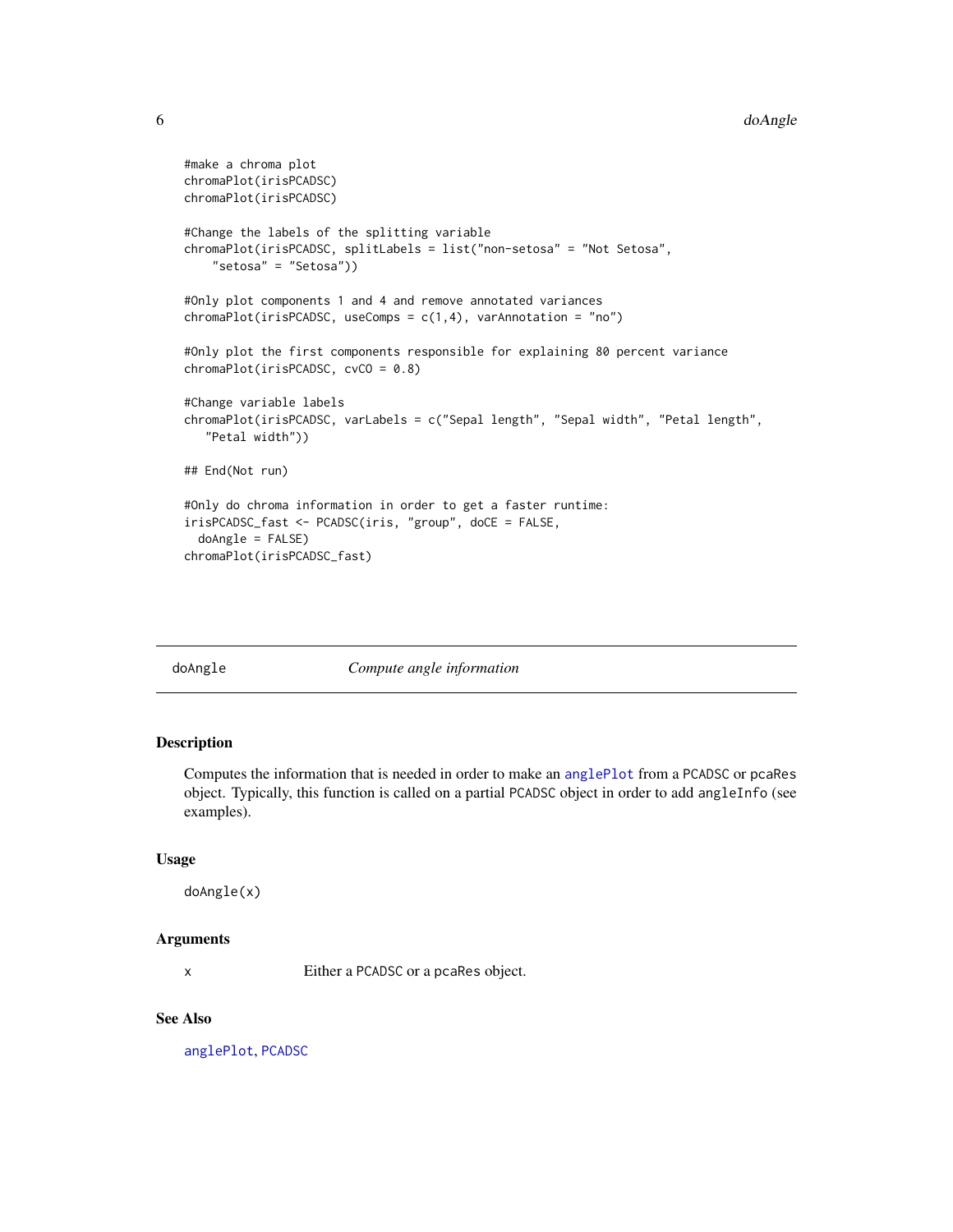#### <span id="page-6-0"></span> $\omega$  do CE  $\omega$  7

#### Examples

```
#load iris data
data(iris)
#Define grouping variable, grouping the observations by whether their species is
#Setosa or not
iris$group <- "setosa"
iris$group[iris$Species != "setosa"] <- "non-setosa"
iris$Species <- NULL
## Not run:
#make a partial PCADSC object, splitting the data by "group"
irisPCADSC <- PCADSC(iris, "group", doAngle = FALSE)
#No angleInfo available
irisPCADSC$angleInfo
#Add and show angleInfo
irisPCADSC <- doAngle(irisPCADSC)
irisPCADSC$angleInfo
## End(Not run)
#Make a partial PCADSC object and only add angle information for a
#faster runtime
irisPCADSC_fast <- PCADSC(iris, "group", doAngle = FALSE,
 doChroma = FALSE, doCE = FALSE)
irisPCADSC_fast <- doAngle(irisPCADSC_fast)
irisPCADSC_fast$angleInfo
```
<span id="page-6-1"></span>doCE *Compute cumulative eigenvalue information*

#### Description

Computes the information that is needed in order to make a [CEPlot](#page-2-1) from a PCADSC or pcaRes object. Typically, this function is called on a partial PCADSC object in order to add CEInfo (see examples).

#### Usage

 $doCE(x, \ldots)$ 

#### Arguments

|                         | Either a PCADSC or a pcaRes object.                                              |
|-------------------------|----------------------------------------------------------------------------------|
| $\cdot$ $\cdot$ $\cdot$ | If doce is called on a pcares object, the full dataset must also be supplied (as |
|                         | data), as well as the number of resampling steps (B).                            |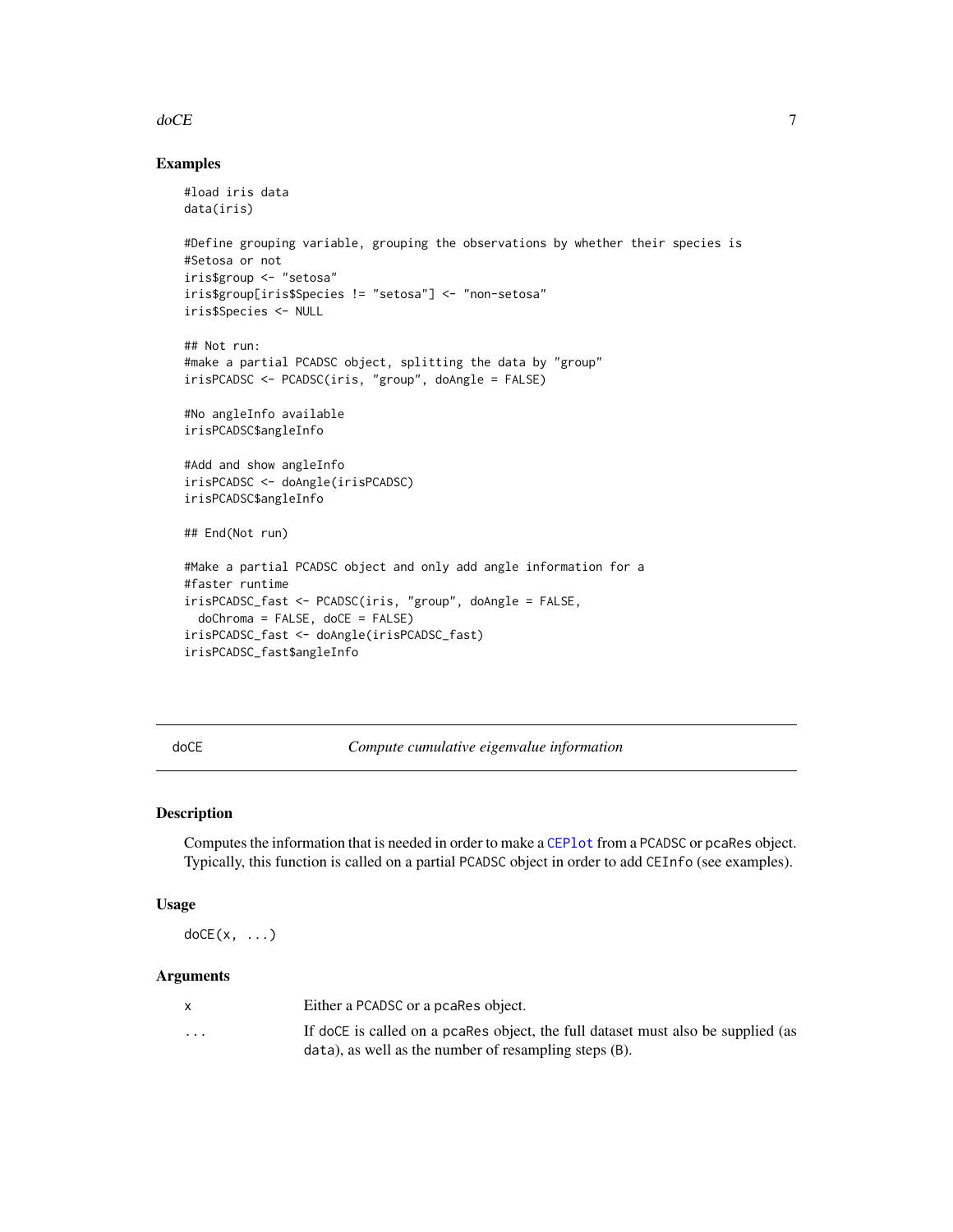#### <span id="page-7-0"></span>See Also

[CEPlot](#page-2-1), [PCADSC](#page-8-1)

#### Examples

```
#load iris data
data(iris)
```

```
#Define grouping variable, grouping the observations by whether their species is
#Setosa or not
iris$group <- "setosa"
iris$group[iris$Species != "setosa"] <- "non-setosa"
iris$Species <- NULL
```

```
## Not run:
#make a partial PCADSC object, splitting the data by "group"
irisPCADSC <- PCADSC(iris, "group", doCE = FALSE)
```

```
#No CEInfo available
irisPCADSC$CEInfo
```

```
#Add and show CEInfo
irisPCADSC <- doCE(irisPCADSC)
irisPCADSC$CEInfo
```

```
## End(Not run)
```

```
#Make a partial PCADSC object and only add CE information with no
#bootstrapping (and thus no test)
irisPCADSC_fast <- PCADSC(iris, "group", doAngle = FALSE,
 doChroma = FALSE, doCE = FALSE)
irisPCADSC_fast <- doCE(irisPCADSC_fast, B = 100)
irisPCADSC_fast$CEInfo
```
<span id="page-7-1"></span>doChroma *Compute chroma information*

#### Description

Computes the information that is needed in order to make a [chromaPlot](#page-3-1) from a PCADSC or pcaRes object. Typically, this function is called on a partial PCADSC object in order to add chromaInfo (see examples).

#### Usage

doChroma(x)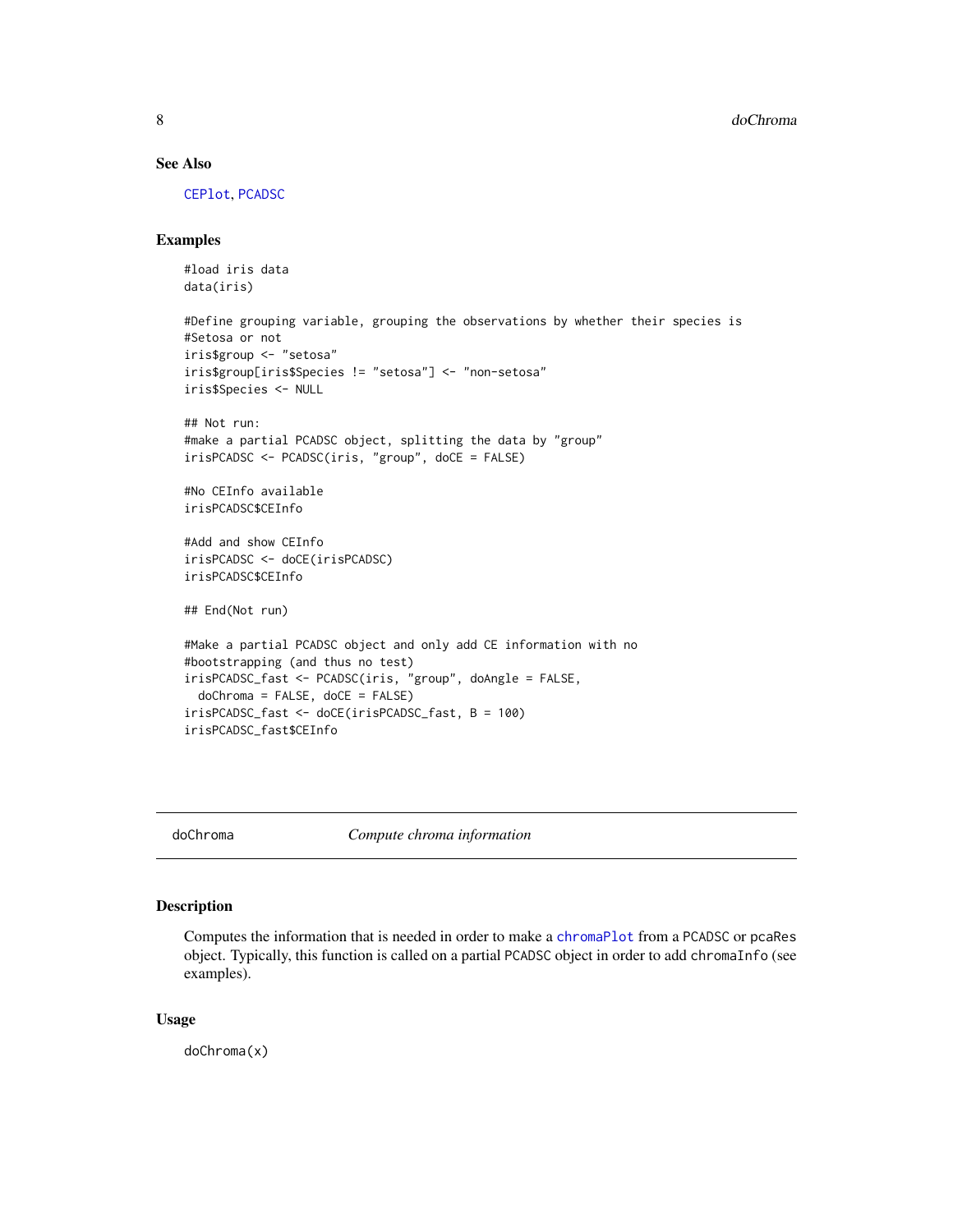#### <span id="page-8-0"></span>PCADSC 9

#### Arguments

x Either a PCADSC or a pcaRes object.

#### See Also

[chromaPlot](#page-3-1), [PCADSC](#page-8-1)

#### Examples

#load iris data data(iris)

```
#Define grouping variable, grouping the observations by whether their species is
#Setosa or not
iris$group <- "setosa"
iris$group[iris$Species != "setosa"] <- "non-setosa"
iris$Species <- NULL
## Not run:
#make a partial PCADSC object, splitting the data by "group"
irisPCADSC <- PCADSC(iris, "group", doChroma = FALSE)
#No chromaInfo available
irisPCADSC$chromaInfo
#Add and show chromaInfo
irisPCADSC <- doChroma(irisPCADSC)
irisPCADSC$chromaInfo
## End(Not run)
#Make a partial PCADSC object and only add chroma information for a
#faster runtime
irisPCADSC_fast <- PCADSC(iris, "group", doAngle = FALSE,
 doChroma = FALSE, doCE = FALSE)
irisPCADSC_fast <- doChroma(irisPCADSC_fast)
irisPCADSC_fast$chromaInfo
```
<span id="page-8-1"></span>PCADSC *Compute the elements used for PCADSC*

#### Description

Principal Component Analysis-based Data Structure Comparison tools that prepare a dataset for various diagnostic plots for comparing data structures. More specifically, PCADSC performs PCA on two subsets of a dataset in order to compare the structures of these datasets, e.g. to assess whether they can be analyzed pooled or not. The results of the PCAs are then manipulated in various ways and stored for easy plotting using the three PCADSC plotting tools, the [CEPlot](#page-2-1), the [anglePlot](#page-1-1) and the [chromaPlot](#page-3-1).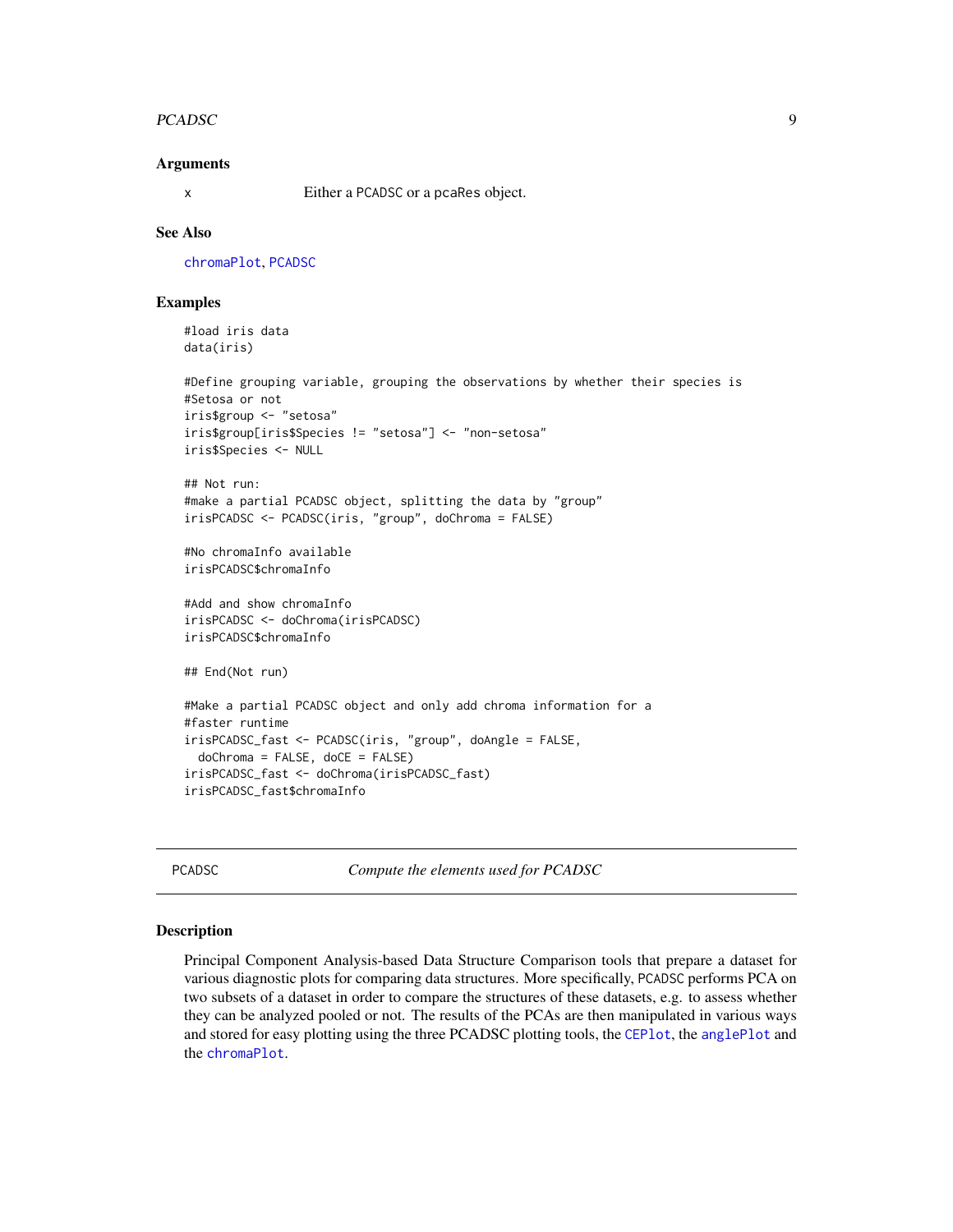#### <span id="page-9-0"></span>Usage

```
PCADSC(data, splitBy, vars = NULL, doCE = TRUE, doAngle = TRUE,
 doChroma = TRUE, B = 10000
```
#### Arguments

| data     | A dataset, either a data. frame or a matrix with variables in columns and ob-<br>servations in rows. Note that tibbles and data, tables are accepted as input,<br>but they are instantly converted to data. frames. Future releases might include<br>specific implementation for these data representations. |
|----------|--------------------------------------------------------------------------------------------------------------------------------------------------------------------------------------------------------------------------------------------------------------------------------------------------------------|
| splitBy  | The name of a grouping variable with two levels defining the two groups within<br>the dataset whose data structures we wish to compare.                                                                                                                                                                      |
| vars     | The variable names in data to include in the PCADSC. If NULL (the default), all<br>variables except for split By are used.                                                                                                                                                                                   |
| doCE     | Logical. Should the cumulative eigenvalue plot information be computed?                                                                                                                                                                                                                                      |
| doAngle  | Logical. Should the angle plot information be computed?                                                                                                                                                                                                                                                      |
| doChroma | Logical. Should the chroma plot information be computed?                                                                                                                                                                                                                                                     |
| B.       | A positive integer. The number of resampling steps performed in the cumulative<br>eigenvalue step, if relevant.                                                                                                                                                                                              |

#### Details

PCADSC presents a suite of non-parametric, visual tools for comparing the strucutures of two subsets of a dataset. These tools are all based on PCA (principal component analysis) and thus they can be interpreted as comparisons of the covariance matrices of the two (sub)datasets. PCADSC performs PCA using singular value decomposition for increased numerical precision. Before performing PCA on the full dataset and the two subsets, all variables within each such dataset are standardized.

#### Value

An object of class PCADSC, which is a named list with the following entries:

pcaRes The results of the PCAs performed on the first subset, the second subset and the full subset and also information about the data splitting.

CEInfo The information needed for making a cumulative eigenvalue plot (see [CEPlot](#page-2-1)).

angleInfo The information needed for making an angle plot (see [anglePlot](#page-1-1)).

chromaInfo The information needed for making a chroma plot (see [chromaPlot](#page-3-1)).

data The original (full) dataset.

splitBy The name of the variable that splits the dataset in two.

vars The names of the variables in the dataset that should be used for PCA.

B The number of resamplings performed for the CEInfo.

#### See Also

[doCE](#page-6-1), [doAngle](#page-5-1), [doChroma](#page-7-1), [CEPlot](#page-2-1), [anglePlot](#page-1-1), [chromaPlot](#page-3-1)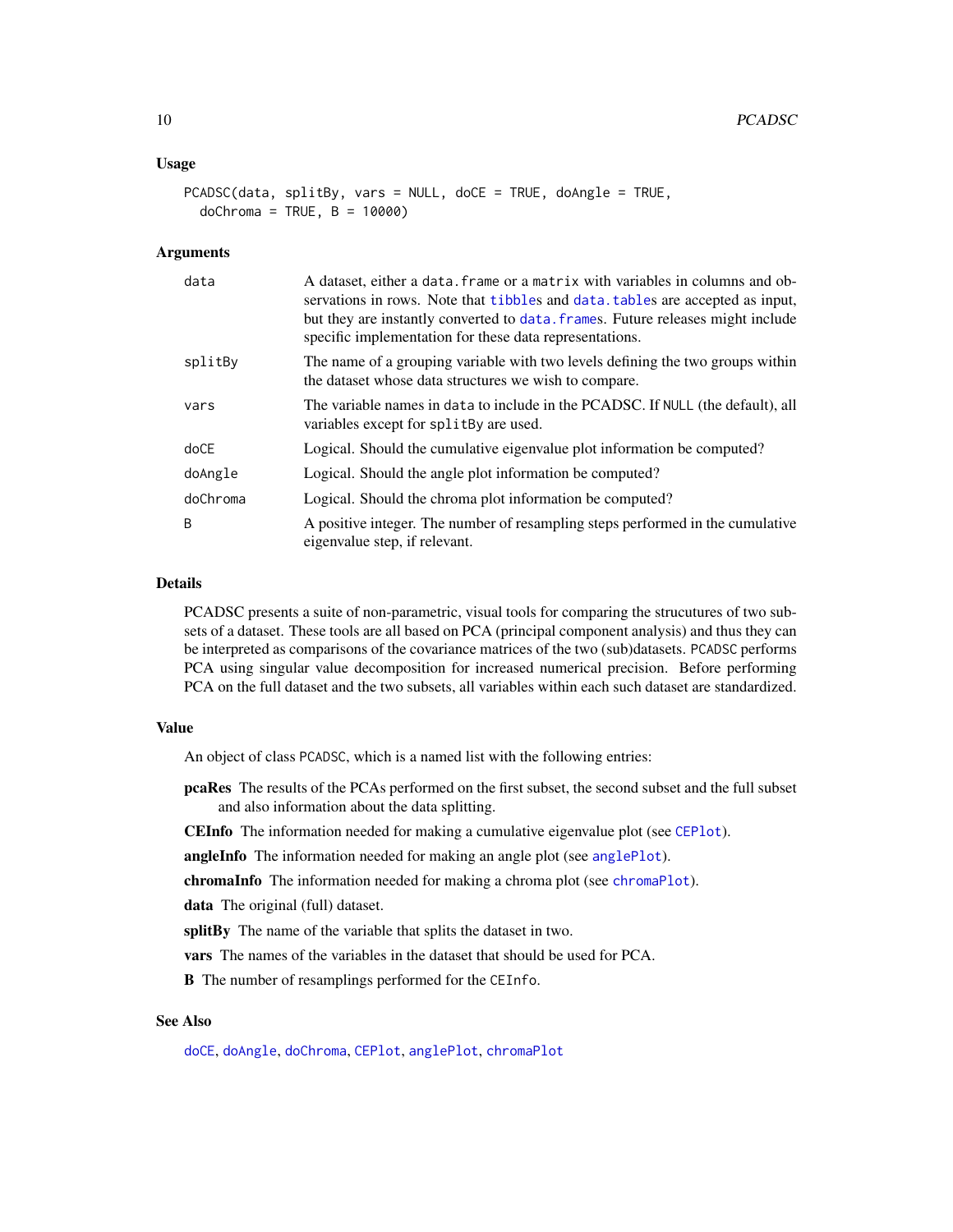#### PCADSC 11

#### Examples

```
#load iris data
data(iris)
#Define grouping variable, grouping the observations by whether their species is
#Setosa or not
iris$group <- "setosa"
iris$group[iris$Species != "setosa"] <- "non-setosa"
iris$Species <- NULL
## Not run:
#Make a full PCADSC object, splitting the data by "group"
irisPCADSC <- PCADSC(iris, "group")
#The three plotting functions can now be called on irisPCADSC:
CEPlot(irisPCADSC)
anglePlot(irisPCADSC)
chromaPlot(irisPCADSC)
#Make a partial PCADSC object with no angle plot information and add
#angle plot information afterwards:
irisPCADSC2 <- PCADSC(iris, "group", doAngle = FALSE)
irisPCADSC2 <- doAngle(irisPCADSC)
## End(Not run)
#Make a partial PCADSC obejct with no plotting (angle/CE/chroma)
#information:
irisPCADSC_minimal <- PCADSC(iris, "group", doAngle = FALSE,
  doCE = FALSE, doChroma = FALSE)
```